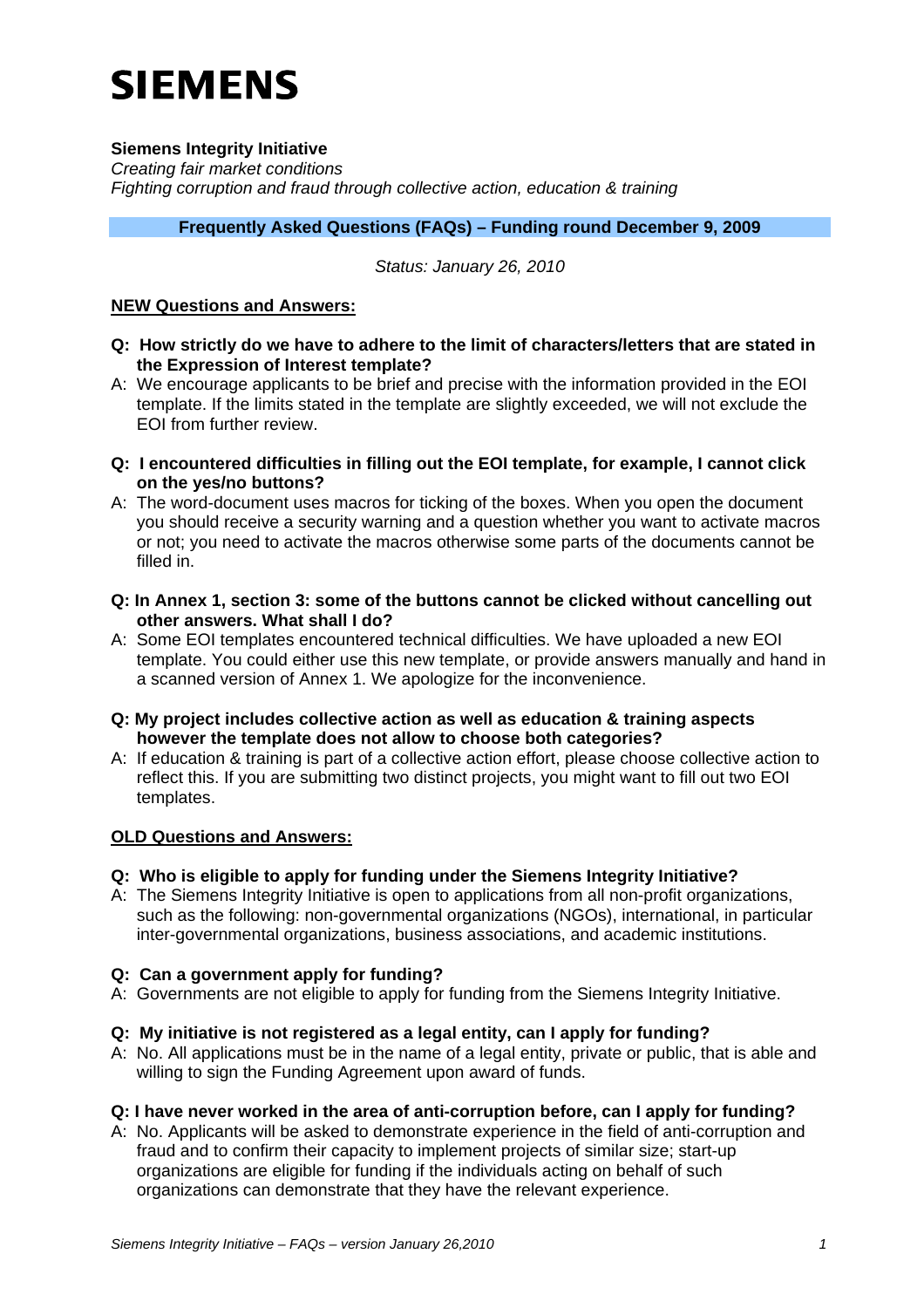## **Q: Can several organizations submit a joint proposal?**

A: Applicants may hand in joint applications with other organizations, provided one organization assumes a leading position, signs the overall funding agreement and in case of an award responsibly administers the distribution of funds between those participating in this joint application/project.

# **Q: Which type of projects will be funded?**

A: The Siemens Integrity Initiative will fund projects that fight corruption and fraud through collective action, education and training. For further details, please visit the web page 'Eligibility and Selection Criteria'.

#### **Q: Can an organization that was awarded funding distribute such funding to other organizations?**

A: The Siemens Integrity Initiative does not support indirect funding. Organizations that are interested in applying for funding must apply directly or can hand in a joint proposal with another organization. All sub-contractors must be named in the full proposal.

# **Q: What is the maximum amount of funding per project or organization?**

A: The maximum funding per project proposal will be USD 5 million. Applications from projects for amounts below this maximum are welcome where funding is above a minimum of USD 50,000. Applicants may submit several projects; Siemens may however introduce a funding limit per organization in the course of the selection process.

## **Q: Will Siemens accept proposals where it is asked to fund only part of the project budget?**

A: Siemens welcomes joint or multi-lateral proposals i.e. where two or more funders or organizations contribute to the success of the project in question. The project proposal must clearly outline the proposed project structure and state the percentages of funding per organization.

## **Q: How do I submit my application?**

- A: All applications must be submitted via e-mail to the following e-mail address: [application.integrityinitiative@siemens.com](mailto:application.integrityinitiative@siemens.com) at the latest by January 31, 2010. Applications must include a filled out and signed Expression of Interest (EOI) template and must be accompanied by the supporting documents as outlined in Annex 1 of the template.
- **Q: Do I have to fill out Annex 1 of the Expression of Interest template for all organizations that participate in the project?**
- A: Annex 1 must be filled out and signed for each organization participating in the application.
- **Q: Do I have to provide the supporting documentation that is listed in Annex 1 of the Expression of Interest template for all organizations participating in the project?**
- A: The documents listed in Annex 1 must be provided for each organization participating in the application.
- **Q: If I don't receive any response, does this mean that I have not passed the review and due diligence?**
- A: Siemens will confirm receipt of the Expression of Interest form by e-mail once complete and applicants will be informed in due course by Siemens and by e-mail on the outcome of the Initial Review, and whether they will be invited to the Full Proposal stage of the selection process. If you have not heard anything, your application might not have been received or, if it has been received, the selection process might not have finished.

## **Q: When does the World Bank exercise its veto right?**

A: The World Bank retains a discretionary right to veto Siemens' approval of any of the organizations that apply for the funding under the terms of the Settlement Agreement. This discretionary veto right is not subject to appeal from either Siemens or the relevant organization. Siemens will inform the organization if the Bank exercises its veto right.